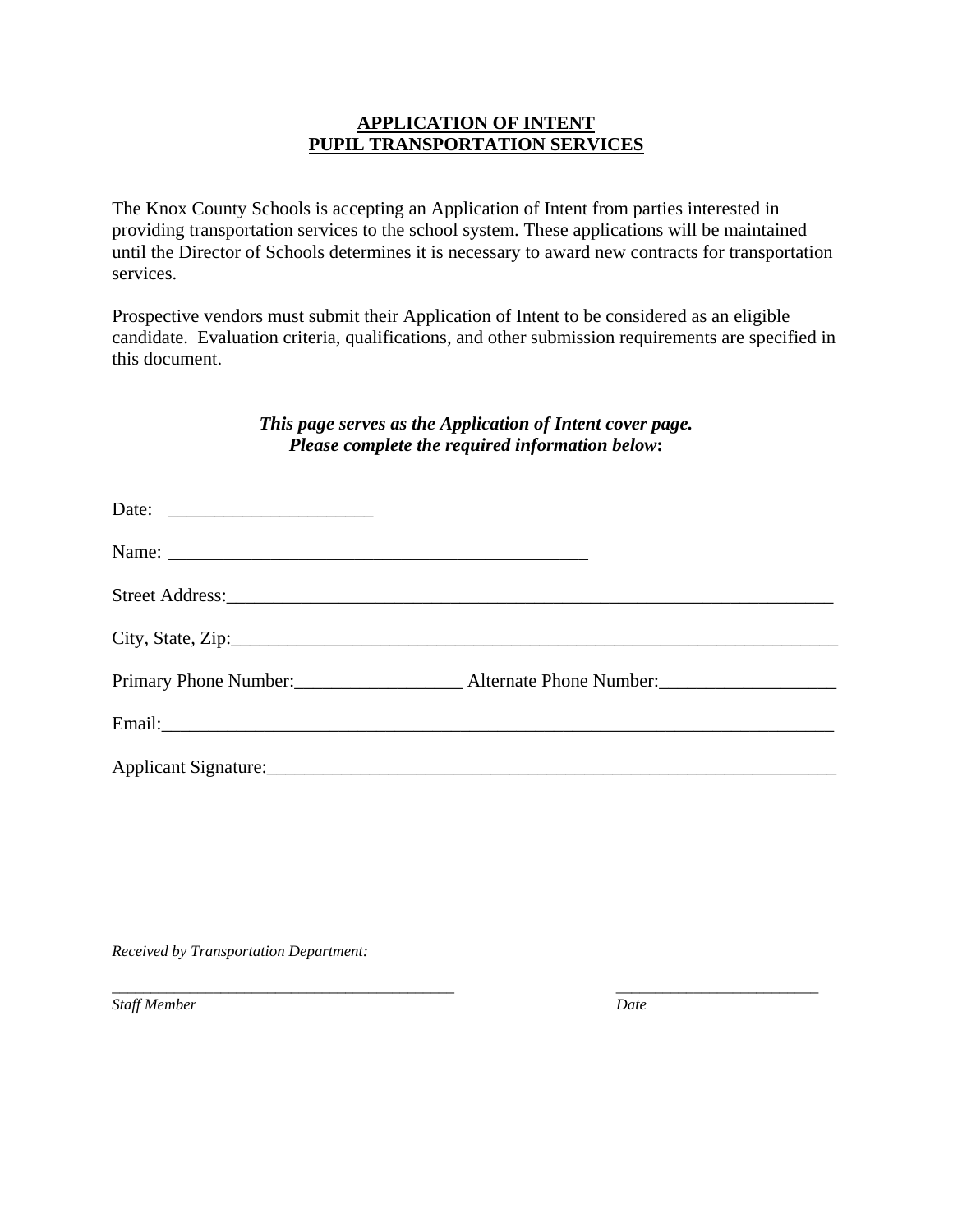## **SCOPE OF WORK**

Knox County Schools is seeking to engage parties to provide pupil transportation services for one (1) to sixty (60) service assignments. The length of the Agreement may be extended to include additional years. The service assignment(s) are located throughout the corporate boundaries of Knox County, Tennessee.

## **EVALUATION**

Knox County Schools will evaluate the submitted qualifications and make a determination of the party's responses. Each factor listed below will be scored on a scale of 1 to 10, with 10 being the highest. The factors that will be considered in the evaluation of qualifications are as follows:

- A. General experiences and qualifications of the vendor;
- B. Qualifications of key personnel;
- C. Fiscal capacity to support the assigned services;
- D. Responding and adhering to the document format; and
- E. References.

### **FEE SCHEDULE**

The daily operating fee schedule is defined in Appendix 1 of the *Contract for School Bus Services* with the Knox County Board of Education. The complete Agreement may be found on the Transportation Department website.

#### **DOCUMENT FORMAT**

The Application of Intent requires the submission of specific qualifications to be deemed responsive. The following guidelines shall be followed when responding to the Application of Intent. Negligence in adhering to the criteria listed below will be considered when reviewing the responses and evaluating the respondents. Knox County Schools reserves the right to reject any application for failure to comply with the requested response specifications.

## **PART I COVER PAGE**

Complete and sign Page 1 of the Application of Intent.

## **PART II QUALIFICATIONS**

- A. The potential contractor's experiences, capabilities, and capacity;
- B. The name and contact information of any school district(s) where the party or entity may have previous service history;
- C. The experience and qualifications of the key personnel who may be assigned to provide services;
- D. A safety record for the past five (5) years including any accident(s);
- E. A description and documentation of the party's or entity's financial health;